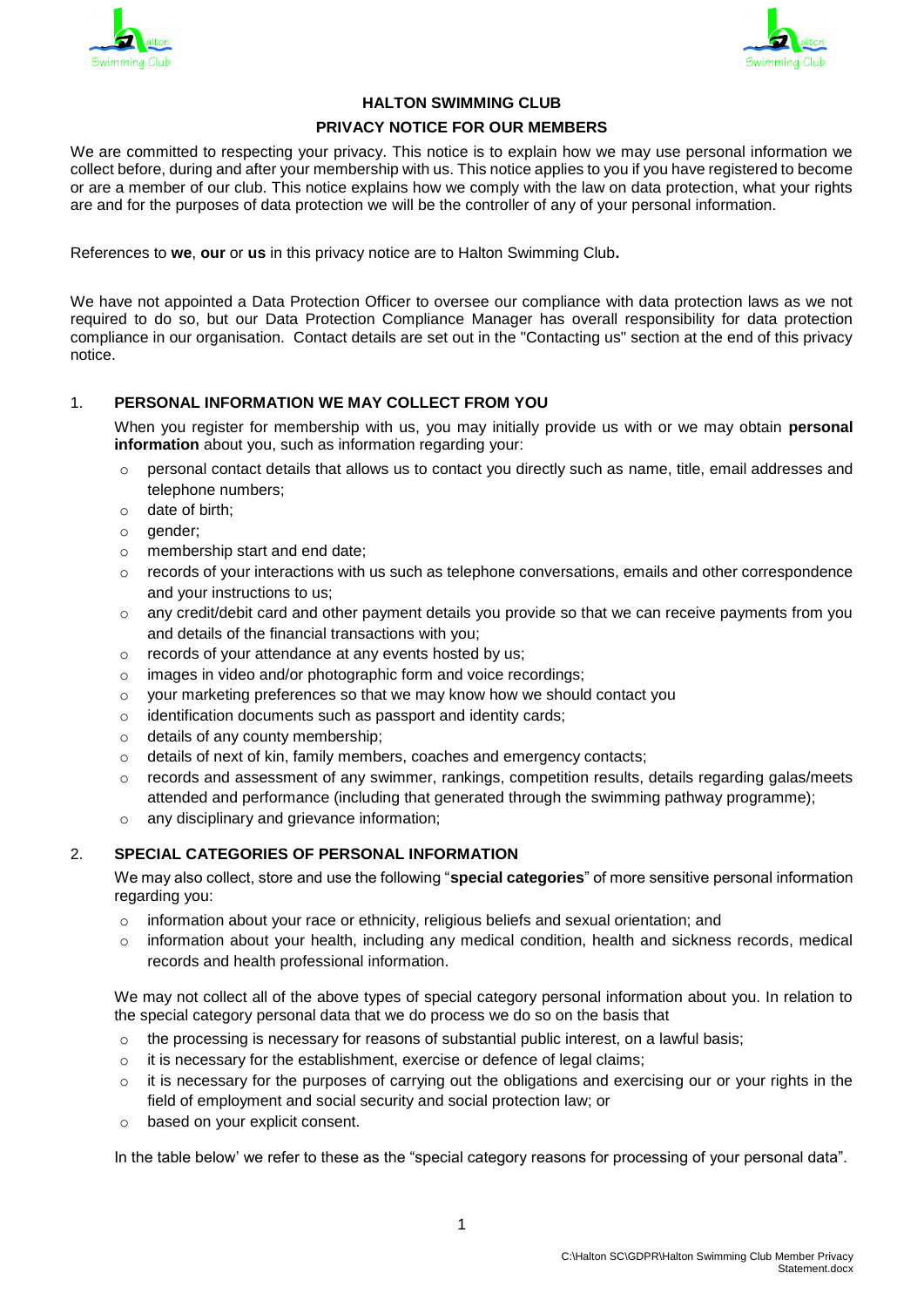



We may also collect criminal records information about you. For criminal records history we process it on the basis of legal obligations or based on your explicit consent.

# 3. **WHERE WE COLLECT YOUR INFORMATION**

We typically collect personal information about our members when you apply to become a member of the club, when you purchase any team kit, when you make a query and/or complaint or when you correspond with us by phone, e-mail or in some other way.

We also may collect personal information about you from any third party references you provide as part of the application process for membership.

If you are providing us with details of next of kin, family members and emergency contacts they have a right to know and to be aware of how and what personal information we hold about them, how we collect it and how we use and may share that information. Please share this privacy notice with those of them whom you feel are sufficiently mature to understand it. They also have the same rights as set out in the "**Your rights in relation to personal information**" section below.

#### 4. **USES MADE OF THE INFORMATION**

The table below describes the main purposes for which we process your personal information, the categories of your information involved and our lawful basis for being able to do this.

| <b>Purpose</b>                                                                                                                                                                                                                                           | <b>Personal information</b><br>used                                                                                                                            | <b>Lawful basis</b>                                                                                                                                                |
|----------------------------------------------------------------------------------------------------------------------------------------------------------------------------------------------------------------------------------------------------------|----------------------------------------------------------------------------------------------------------------------------------------------------------------|--------------------------------------------------------------------------------------------------------------------------------------------------------------------|
|                                                                                                                                                                                                                                                          |                                                                                                                                                                |                                                                                                                                                                    |
| To administer any membership<br>you have with us and managing<br>our relationship with you,<br>including dealing with payments<br>and any support, service or<br>enquiries made by you                                                                   | All contact and<br>membership details,<br>transaction and payment<br>information and records of<br>your interactions with us,<br>and marketing<br>preferences. | This is necessary to enable us to properly<br>manage and administer your membership<br>contract with us.                                                           |
| To arrange and manage any<br>contracts for the provision of any<br>services or products                                                                                                                                                                  | Contact details,<br>transaction and payment<br>information.<br>Records of your<br>interactions with us.                                                        | This is necessary to enable us to properly<br>administer and perform any contract for the<br>provision of any services and products you<br>have purchased from us. |
| To send you information which is<br>included within your membership<br>benefits package, including<br>details about competitions and<br>events, offers and discounts and<br>any updates on competitive<br>swimming                                       | Contact and membership<br>details.                                                                                                                             | This is necessary to enable us to properly<br>manage and administer your membership<br>contract with us.                                                           |
| To send you other marketing<br>information we think you might<br>find useful or which you have<br>requested from us, including our<br>newsletters, information about<br>membership, events, products<br>and information about our<br>commercial partners | Contact details and<br>marketing preferences.                                                                                                                  | Where you have given us your explicit consent<br>to do so.                                                                                                         |
| To answer your queries or<br>complaints                                                                                                                                                                                                                  | Contact details and<br>records of your<br>interactions with us                                                                                                 | We have a legitimate interest to provide<br>complaint handling services to you in case<br>there are any issues with your membership.                               |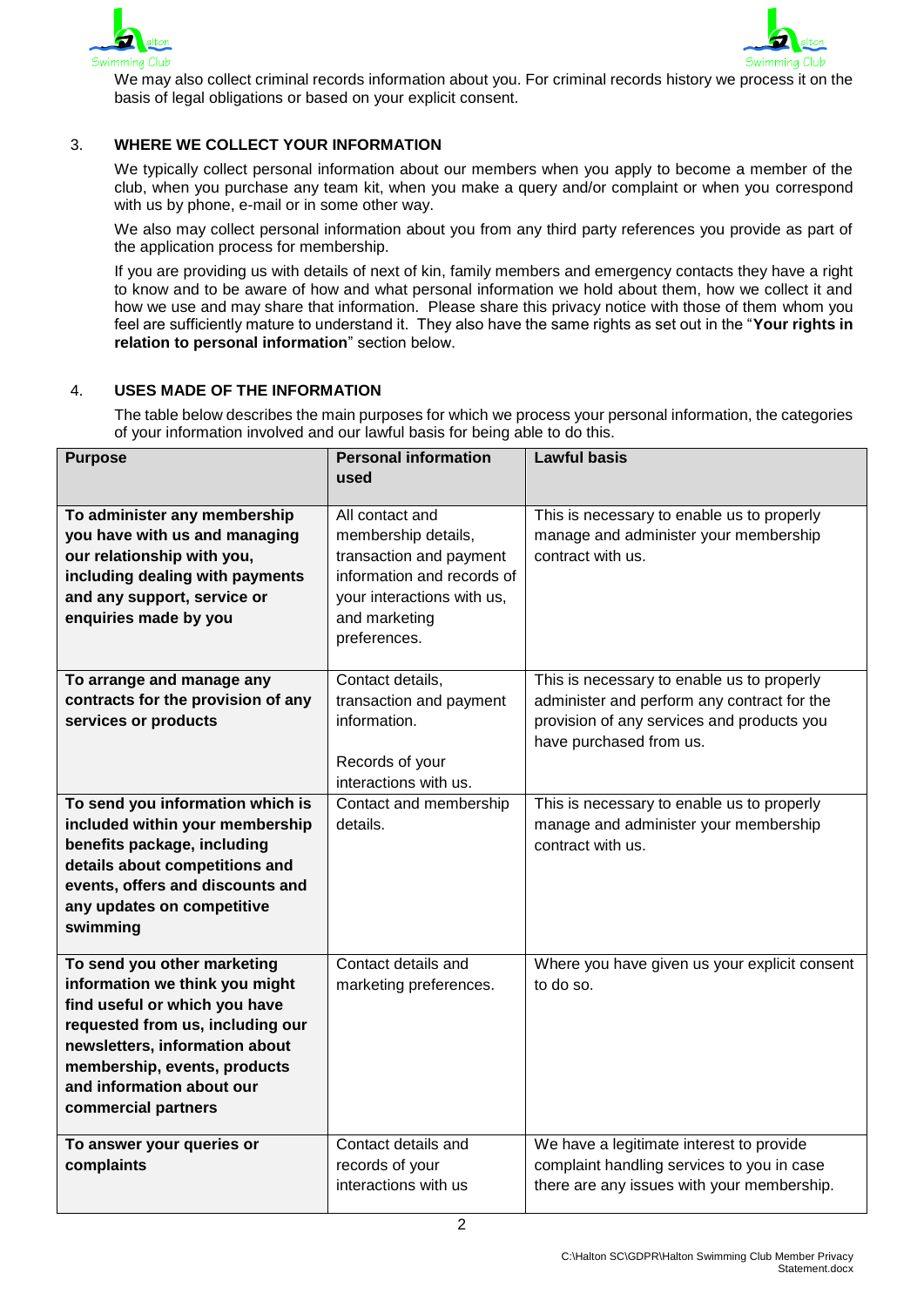



| Swimming Club                                                                                                |                                                                                                                                                                                | Swimming Club                                                                                                                                                                                                                                                                                                                                                                                                                                                                                                                                                                                                                   |
|--------------------------------------------------------------------------------------------------------------|--------------------------------------------------------------------------------------------------------------------------------------------------------------------------------|---------------------------------------------------------------------------------------------------------------------------------------------------------------------------------------------------------------------------------------------------------------------------------------------------------------------------------------------------------------------------------------------------------------------------------------------------------------------------------------------------------------------------------------------------------------------------------------------------------------------------------|
| <b>Retention of records</b>                                                                                  | All the personal<br>information we collect.                                                                                                                                    | We have a legitimate interest in retaining<br>records whilst they may be required in relation<br>to complaints or claims. We need to retain<br>records in order to properly administer and<br>manage your membership and run our club<br>and in some cases we may have legal or<br>regulatory obligations to retain records.<br>We process special category personal data on<br>the basis of the "special category reasons for<br>processing of your personal data" referred to in<br>section 2 above.<br>For criminal records history we process it on<br>the basis of legal obligations or based on your<br>explicit consent. |
| The security of our IT systems                                                                               | Your usage of our IT<br>systems and online<br>portals.                                                                                                                         | We have a legitimate interest to ensure that<br>our IT systems are secure.                                                                                                                                                                                                                                                                                                                                                                                                                                                                                                                                                      |
| To conduct data analytics studies<br>to better understand event<br>attendance and trends within the<br>sport | Records<br>of<br>your<br>attendance at any events<br>or competitions hosted by<br>us.                                                                                          | We have a legitimate interest in doing so to<br>ensure that our membership is targeted and<br>relevant.                                                                                                                                                                                                                                                                                                                                                                                                                                                                                                                         |
| For the purposes of promoting the<br>club, events and membership.                                            | Images in video and/or<br>photographic form.                                                                                                                                   | Where you have given us your explicit consent<br>to do so.                                                                                                                                                                                                                                                                                                                                                                                                                                                                                                                                                                      |
| To comply with health and safety<br>requirements                                                             | Records of attendance<br>and medical information<br>about your health.                                                                                                         | We have a legal obligation and a legitimate<br>interest to provide you and other members of<br>our organisation with a safe environment in<br>which to participate in sport.<br>We process special category personal data on<br>the basis of the "special category reasons for<br>processing of your personal data" referred to in<br>section 2 above                                                                                                                                                                                                                                                                           |
| To administer your attendance at<br>any courses or programmes you<br>sign up to                              | All contact and<br>membership details,<br>transaction and payment<br>data.<br>Details of any county<br>membership and<br>performance data.                                     | This is necessary to enable us to register you<br>on to and properly manage and administer<br>your attendance on the course and/or<br>programme.                                                                                                                                                                                                                                                                                                                                                                                                                                                                                |
| To arrange for any trip or<br>transportation to and from an<br>event                                         | Identification documents<br>details of next of kin,<br>family members and<br>emergency contacts,<br>transaction and payment<br>information, health and<br>medical information. | This is necessary to enable us to make the<br>necessary arrangements for the trip and/or<br>transportation to an event.<br>We process special category personal data on<br>the basis of the "special category reasons for<br>processing of your personal data" referred to in<br>section 2 above.                                                                                                                                                                                                                                                                                                                               |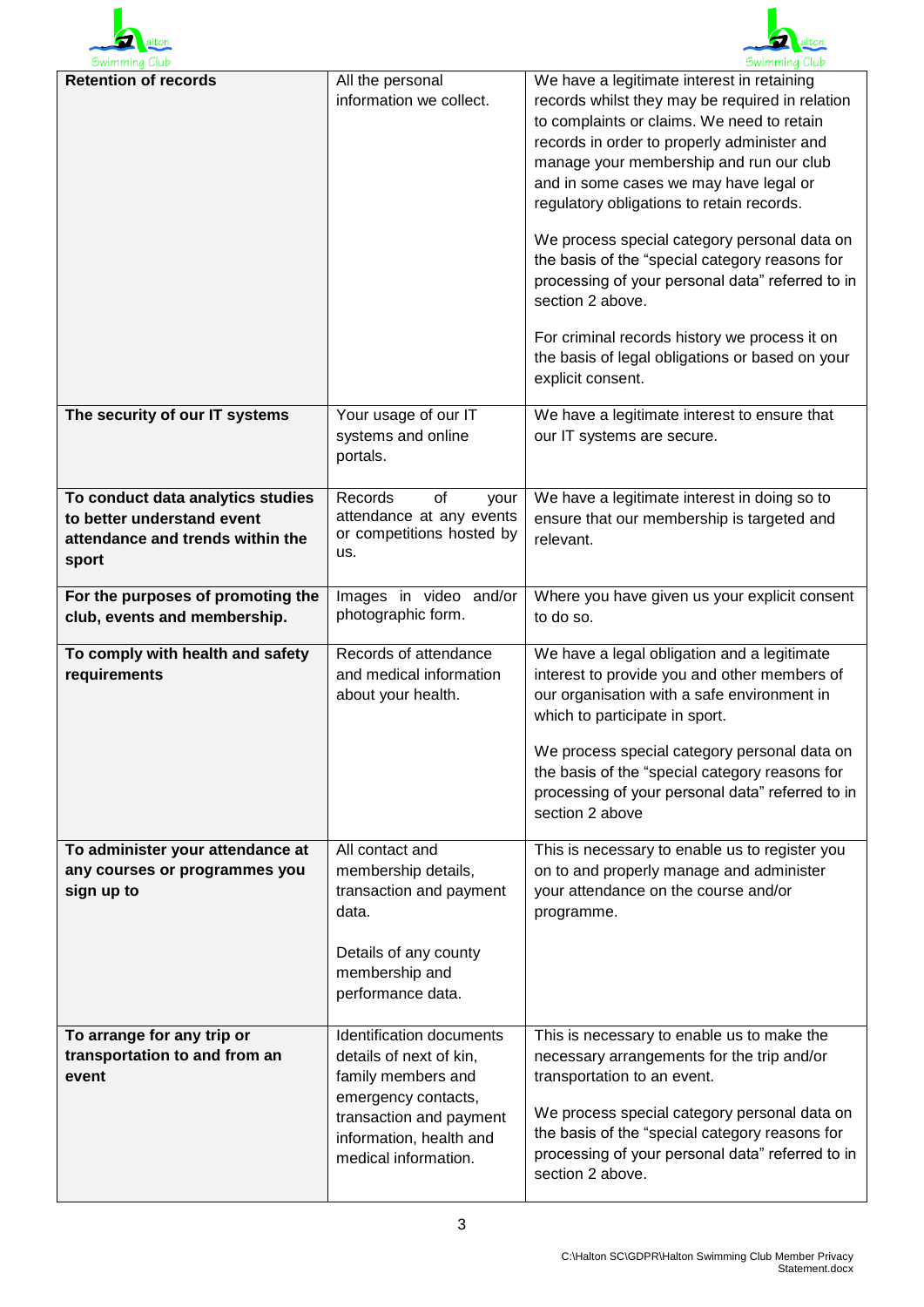



| Swimming Club                                                                                                                                                                                                                                                                                     |                                                                                                                            | Swimming Club                                                                                                                                                                                                                                                                                                                                                                                                                                                                                                  |
|---------------------------------------------------------------------------------------------------------------------------------------------------------------------------------------------------------------------------------------------------------------------------------------------------|----------------------------------------------------------------------------------------------------------------------------|----------------------------------------------------------------------------------------------------------------------------------------------------------------------------------------------------------------------------------------------------------------------------------------------------------------------------------------------------------------------------------------------------------------------------------------------------------------------------------------------------------------|
| To use information about your<br>physical or mental health<br>(including any injuries) or<br>disability status, to ensure your<br>health and safety and to assess<br>your fitness to participate in any<br>events or meets and to provide<br>appropriate adjustments to our<br>training sessions. | Health and medical<br>information                                                                                          | We process special category personal data on<br>the basis of the "special category reasons for<br>processing of your personal data" referred to in<br>section 2 above.                                                                                                                                                                                                                                                                                                                                         |
| To gather evidence for possible<br>grievance or disciplinary hearings                                                                                                                                                                                                                             | All the personal<br>information we collect                                                                                 | We have a legitimate interest in doing so to<br>provide a safe and fair environment for all<br>members and to ensure the effective<br>management of any disciplinary hearings,<br>appeals and adjudications.<br>We process special category personal data on<br>the basis of the "special category reasons for<br>processing of your personal data" referred to in<br>section 2 above<br>For criminal records history we process it on<br>the basis of legal obligations or based on your<br>explicit consent. |
| For the purposes of equal<br>opportunities monitoring                                                                                                                                                                                                                                             | Name, title, date of birth<br>gender, information about<br>your race or ethnicity and<br>health and medical<br>information | We have a legitimate interest to promote a<br>sports environment that is inclusive, fair and<br>accessible.<br>We process special category personal data on<br>the basis of the "special category reasons for<br>processing of your personal data" referred to in<br>section 2 above.                                                                                                                                                                                                                          |
| To comply with legal obligations,<br>for example, regarding people<br>working<br>children<br>with<br>or<br>vulnerable adults to comply with<br>our safeguarding requirements                                                                                                                      | Information<br>about<br>your<br>criminal convictions and<br>offences                                                       | For criminal records history we process it on<br>the basis of legal obligations or based on your<br>explicit consent.                                                                                                                                                                                                                                                                                                                                                                                          |

For some of your personal information we will have a legal, contractual or other requirement or obligation for you to provide us with your personal information. If you do not provide us with the requested personal information we may not be able to admit you as a member or we may not be able to properly perform our contract with you or comply with legal obligations and we may have to terminate your membership. For other personal information you may not be under an obligation to provide it to us, but if you do not provide it then we may not be able to properly perform our contract with you.

Where you have given us your consent to use your personal information in a particular manner, you have the right to withdraw this consent at any time, which you may do by contacting us as described in the "Contacting us" section below.

Please note however that the withdrawal of your consent will not affect any use of the data made before you withdrew your consent and we may still be entitled to hold and process the relevant personal information to the extent that we are entitled to do so on bases other than your consent. Withdrawing consent may also have the same effects as not providing the information in the first place, for example we may no longer be able to provide certain member benefits to you.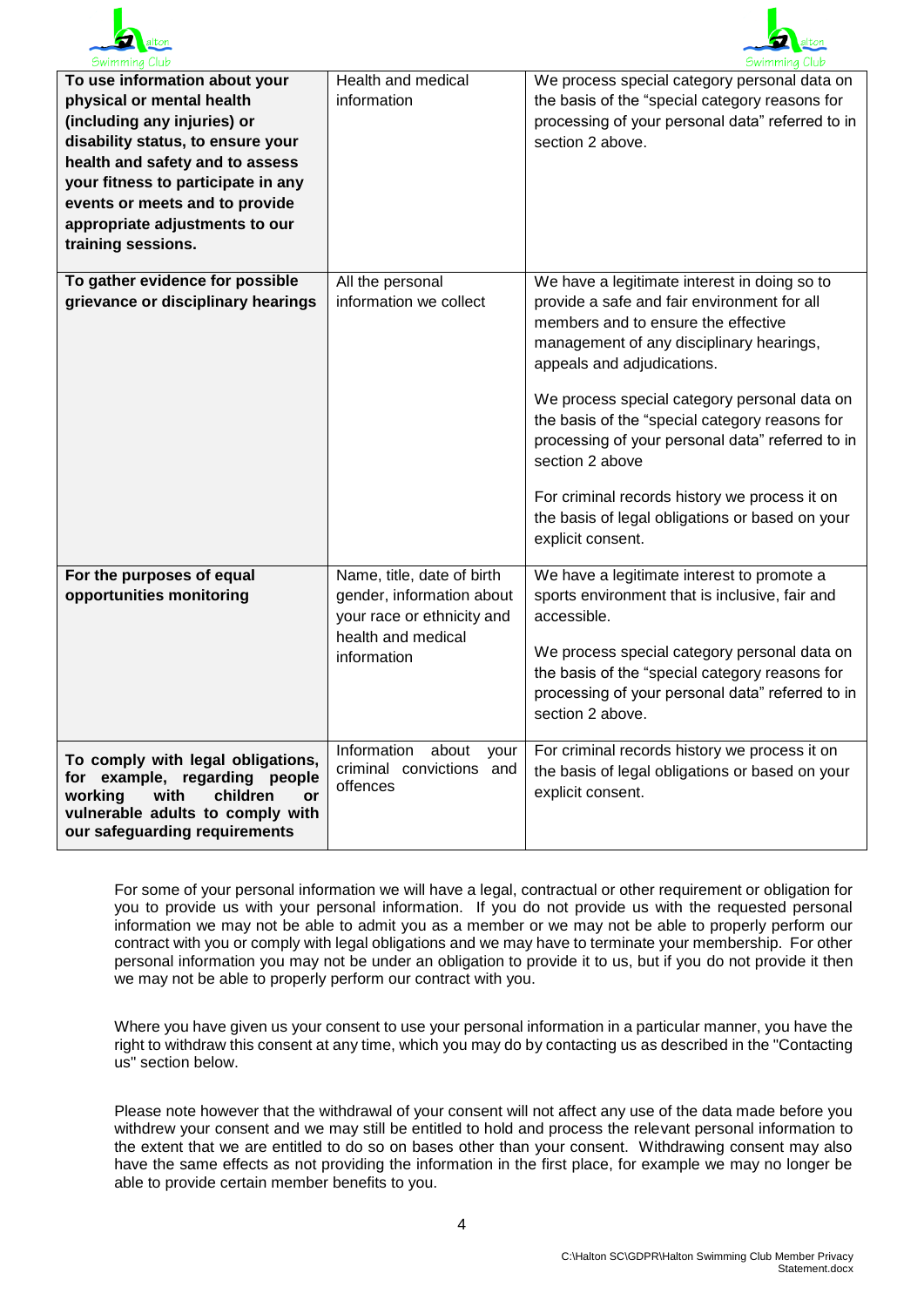



# 5. **DISCLOSURE OF YOUR PERSONAL INFORMATION**

We share personal information with the following parties:

#### o **Any party approved by you.**

- o **To any governing bodies or regional bodies for the sport covered by our club:** to allow them to properly administer the sport on a local, regional and national level.
- o **Our Commercial Partners:** for the purposes of providing you with information on tickets, special offers, opportunities, products and services and other commercial benefits provided by our commercial partners as part of your membership package
- o **The Government or our regulators**: where we are required to do so by law or to assist with their investigations or initiatives.
- o **Police, law enforcement and security services**: to assist with the investigation and prevention of crime and the protection of national security.

# 6. **TRANSFERRING YOUR PERSONAL INFORMATION INTERNATIONALLY**

The personal information we collect is not transferred to and stored in countries outside of the UK and the European Union.

### 7. **HOW LONG DO WE KEEP PERSONAL INFORMATION FOR?**

The duration for which we retain your personal information will differ depending on the type of information and the reason why we collected it from you. However, in some cases personal information may be retained on a long-term basis: for example, personal information that we need to retain for legal purposes will normally be retained in accordance with usual commercial practice and regulatory requirements. Generally, where there is no legal requirement we retain all physical and electronic records for a period of 6 years after your last contact with us or the end of your membership. Exceptions to this rule are:

 $\circ$  Information that may be relevant to personal injury or discrimination claims may be retained until the limitation period for those types of claims has expired. For personal injury or discrimination claims this can be an extended period as the limitation period might not start to run until a long time after the event.

It is important to ensure that the personal information we hold about you is accurate and up-to-date, and you should let us know if anything changes, for example if you change your phone number or email address. Alternatively, you can contact us by using the details set out in the "**Contacting us**" section below.

## 8. **YOUR RIGHTS IN RELATION TO PERSONAL INFORMATION**

You have the following rights in relation to your personal information:

- $\circ$  the right to be informed about how your personal information is being used;
- $\circ$  the right to access the personal information we hold about you:
- $\circ$  the right to request the correction of inaccurate personal information we hold about you;
- $\circ$  the right to request the erasure of your personal information in certain limited circumstances;
- $\circ$  the right to restrict processing of your personal information where certain requirements are met;
- o the right to object to the processing of your personal information;
- $\circ$  the right to request that we transfer elements of your data either to you or another service provider; and
- $\circ$  the right to object to certain automated decision-making processes using your personal information.

You should note that some of these rights, for example the right to require us to transfer your data to another service provider or the right to object to automated decision making, may not apply as they have specific requirements and exemptions which apply to them and they may not apply to personal information recorded and stored by us. For example, we do not use automated decision making in relation to your personal data.

Whilst this privacy notice sets out a general summary of your legal rights in respect of personal information, this is a very complex area of law. More information about your legal rights can be found on the Information Commissioner's website at https://ico.org.uk/for-the-public/.